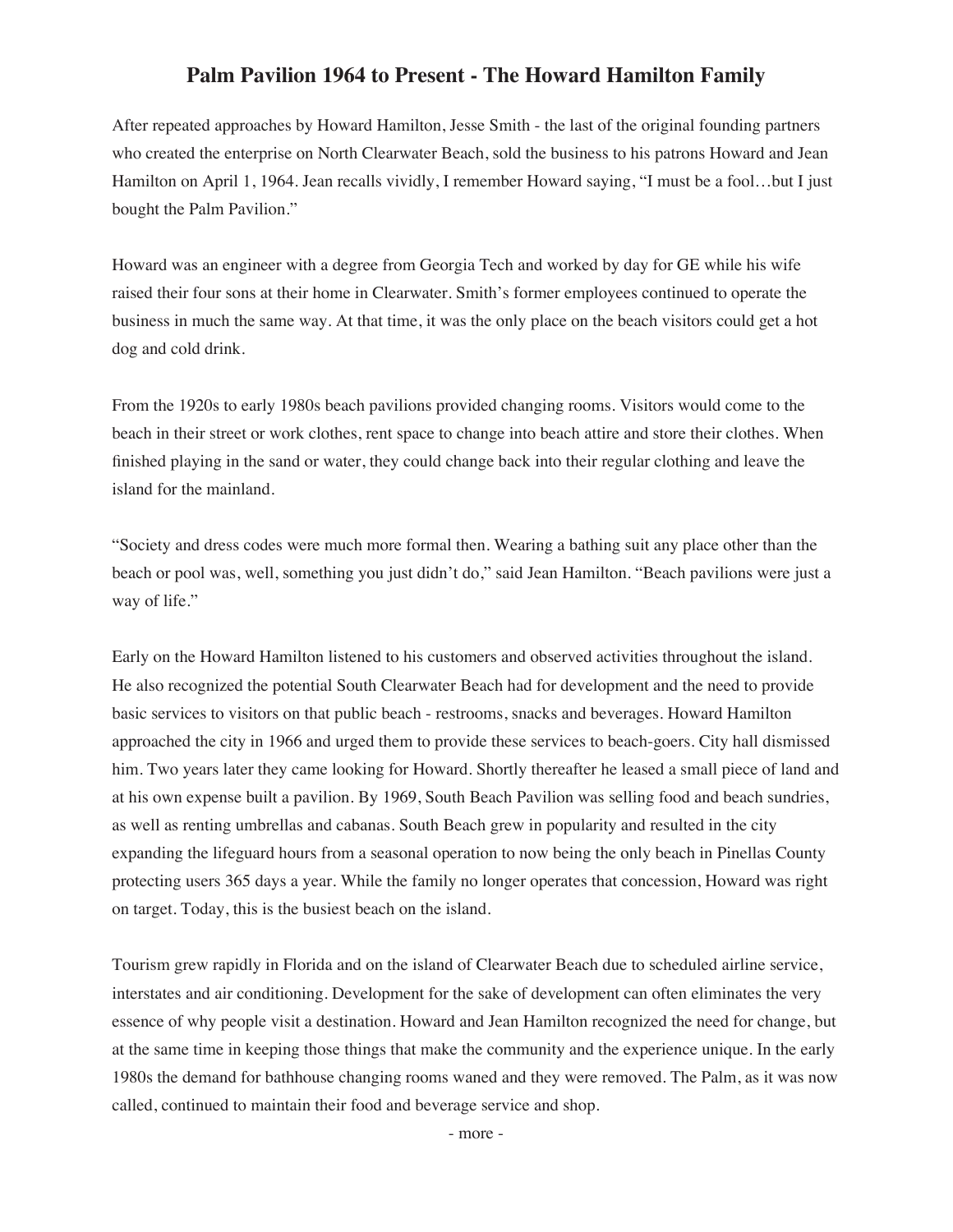Each of the Hamilton sons - Ken, Wade, Hoyt and Dale - grew up assuming some small role for their dad, be it sweeping the floors, serving as the bathhouse attendant, icing up the beer to keep it cold or when tall enough to flip burgers on the grill. After the bathhouse was removed, a miniature golf course was built on the Palm Pavilion Inn's present-day parking lot. Beach umbrella or cabana rentals were added at some point. Each of these became the boys' responsibilities too.

Howard and Jean retired from the day-to-day operation of the business in the late 80s, giving the reigns to their son Ken who became involved in 1979. As his father had listened closely to the visitors during the 60s, son Ken observed how the dining habits of vacationers were changing - away from evening meals in a visitor's motel room. It took some convincing of his parents by he and his brothers, but eventually the second generation Hamiltons won out, making plans to expand the dining business.

This first major renovation occurred in 1995 when the hours of operation were extended into the evening, the menu was expanded and an outside deck was added to accommodate outside dining and weekend entertainment. Five years later, due to its success, the Palm Pavilion further expanded its outside seating area and converted the, then, shop to a dining room/group events space. The most significant change was removing the shoebox-size kitchen on the west wall, which blocked the vista of the beach and Gulf of Mexico, and relocating it to the opposite side of the building. The new state-of-the-art kitchen was capable of handling a much larger menu. The full service restaurant with a staff of 125 full and part-time staff including an executive chef and culinary team now features a menu comprised of appetizers, salads, burgers, wraps, sliders, sandwiches, tacos of all types, seafood, steak, smoked ribs and desserts. In keeping with tradition, hot dogs and its famous beach burger are also offered.

Like Jesse Smith, Howard valued the importance of community involvement. In the early 1960s, he chaired the capital campaign to build Clearwater's original Highland Avenue YMCA building. He was also commodore of the Carlouel Yacht Club on Clearwater Beach and active in many other projects.

The love of baseball has been passed down from Howard to his sons. He grew up not too far from the Philadelphia Phillies first two Clearwater spring training sites. The Hamilton family has had a long-time relationship with the Philadelphia Phillies' owners, management and teams and works closely with elected officials, the chamber of commerce and city management and its parks and recreation department to make sure – one of the oldest, continuous one-name, one-city spring training franchises (since 1947) remains in town. Howard also followed the Tampa Bay Rays later in life and never missed a game.

- more -